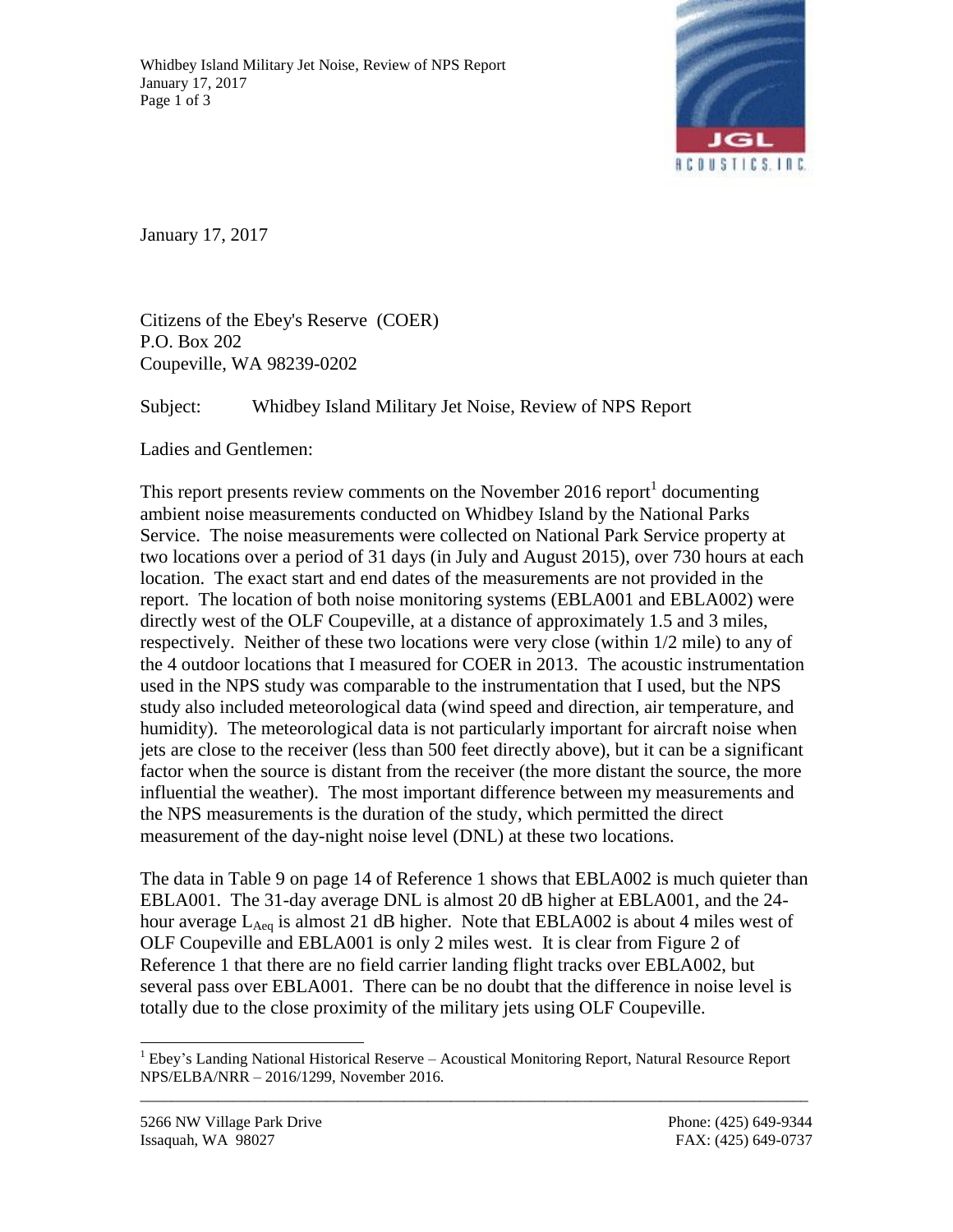

The last paragraph on page 14 of Reference 1 documents that the highest recorded sound level at EBLA001 was 113 dBA (117.2 SEL). This compares quite favorably with the 113.2 dBA maximum sound pressure level that I recorded at Position 2 (near the beach), which is also almost directly under flight track 32TN2 or 32TN3. The maximum sound pressure level that I measured at all five locations was at Position 1, where I measured 119.2 dBA. The sound level at Position 1 is greater than the other locations because the jets are closer to the ground (and perhaps accelerating at a higher level). It is highly likely that the aircraft elevation at Position 2 is very close to the elevation at EBLA001.

This same paragraph documents that there were 281 military aircraft events at EBLA001 during the 31 days. This averages to 9.06 events per day, and the measured day-night average noise level (DNL) was 73.6 dB. In the next to last paragraph on page 18 of Reference 1 it was documented that 38% of the military flights at EBLA001 occurred during the nighttime hours of 10 PM to 7 AM. If we compare this data with the predictions that I made for Position 2 in Table 4 of my report, you will see that I predicted a DNL  $(L_{dn})$  of 76.4 dB with 40% nighttime flights. My prediction is 2.8 dB higher than the measured DNL at EBLA001 for three reasons. The first reason is that my prediction was based on a total of 3,784 flights per year, which averages to 10.36 flights per day (slightly more than the 9.06 at ELBA001). This would account for 0.6 dB of the DNL difference. The second reason is that I assumed 40% night flights, compared to 38% measured at ELBA001. A higher percentage of night flights will cause the DNL to increase. This would account for an additional 0.2 dB increase in the DNL. The third reason for the slight DNL difference is that my prediction was based on the measured average SEL for the 43 flights that I recorded at Position 2 on May 7, 2013. The maximum sound pressure level  $(L_{Amax})$  for each of these 43 flights ranged from 90 dBA to 113 dBA. The data presented in Figure 10 of Reference 1 shows most of the values of  $L_{\text{Amax}}$ ) ranging from 78 dBA to 113 dBA, with several shown below 78 dBA. Lower  $L_{\text{Amax}}$  levels will yield lower SEL values, which would easily explain the remaining 2.0 dB difference. Unfortunately, Reference 1 does not disclose the average SEL for the 281 military flights that were recorded at ELBA001. Only the maximum SEL (117.2 dB) was disclosed. For reference, the maximum SEL for the 43 military flights that I measured at Position 2 was 116.9 dB.

In conclusion, it appears that the findings of the NPS measurements closely support my original measurements and data analysis. I cannot comment on how these two reports compare to the predictions presented in the DEIS because I have not yet seen the DEIS. Also comparison with predictions in the DEIS would likely be difficult because the flight patterns modeled in the DEIS are likely to be different than those measured in either of the two reports discussed in this comment letter.

\_\_\_\_\_\_\_\_\_\_\_\_\_\_\_\_\_\_\_\_\_\_\_\_\_\_\_\_\_\_\_\_\_\_\_\_\_\_\_\_\_\_\_\_\_\_\_\_\_\_\_\_\_\_\_\_\_\_\_\_\_\_\_\_\_\_\_\_\_\_\_\_\_\_\_\_\_\_\_\_\_\_\_\_\_\_